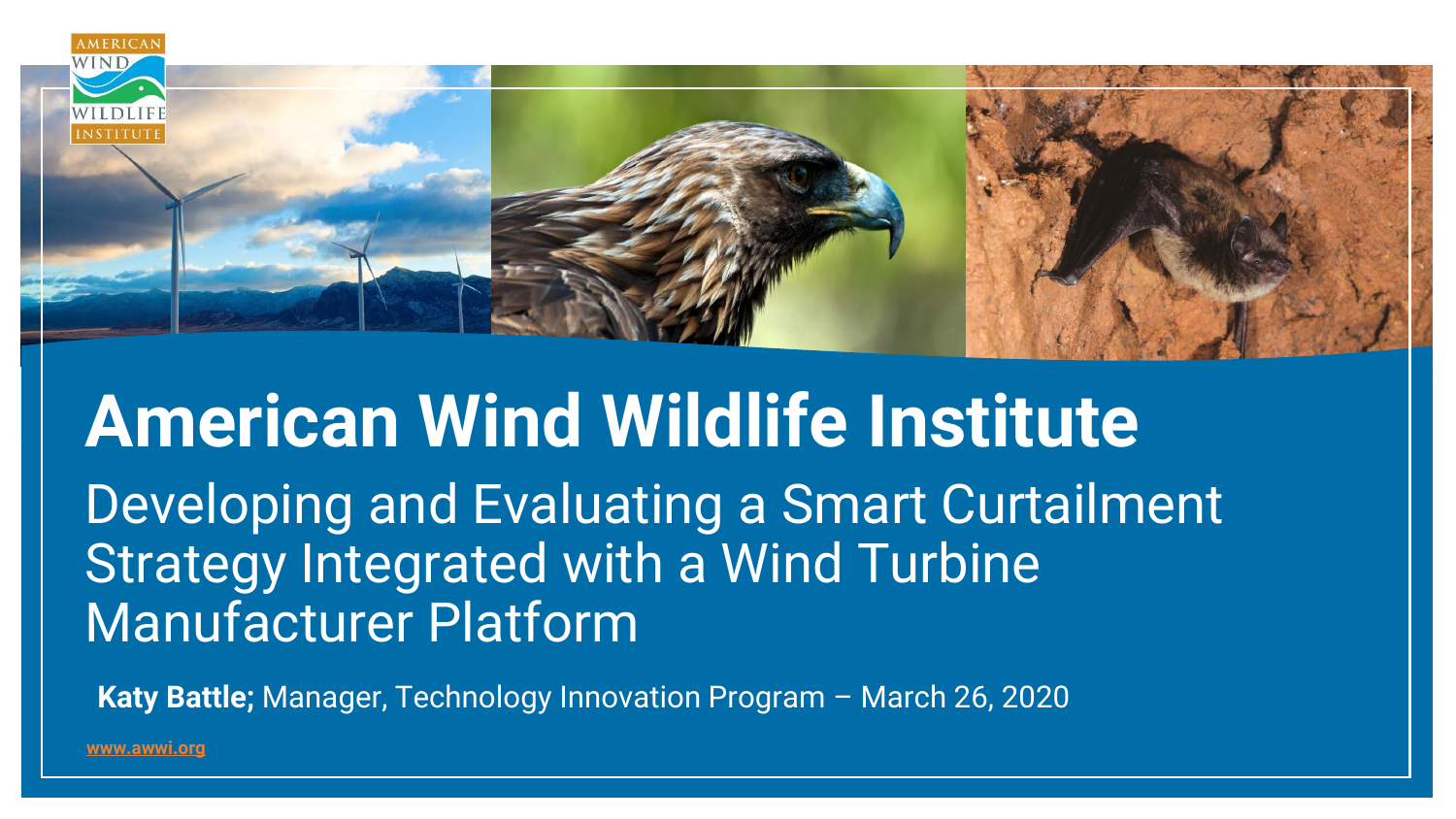

### • **Problem**

oBlanket curtailment is a coarse and bio/ecologically uninformed strategy

## • **Vestas Bat Protection System (VBPS) Technology**

o Newly developed software module in Vestas turbines' Supervisory Control And Data Acquisition (SCADA) systems

oEnvironmental data → Algorithm → Bat fatality risk estimate → SCADA → Smart curtailment orders

### • **Solution**

o Improved efficiency (less power production loss) and improved efficacy (reduced bat fatalities) better than Blanket curtailment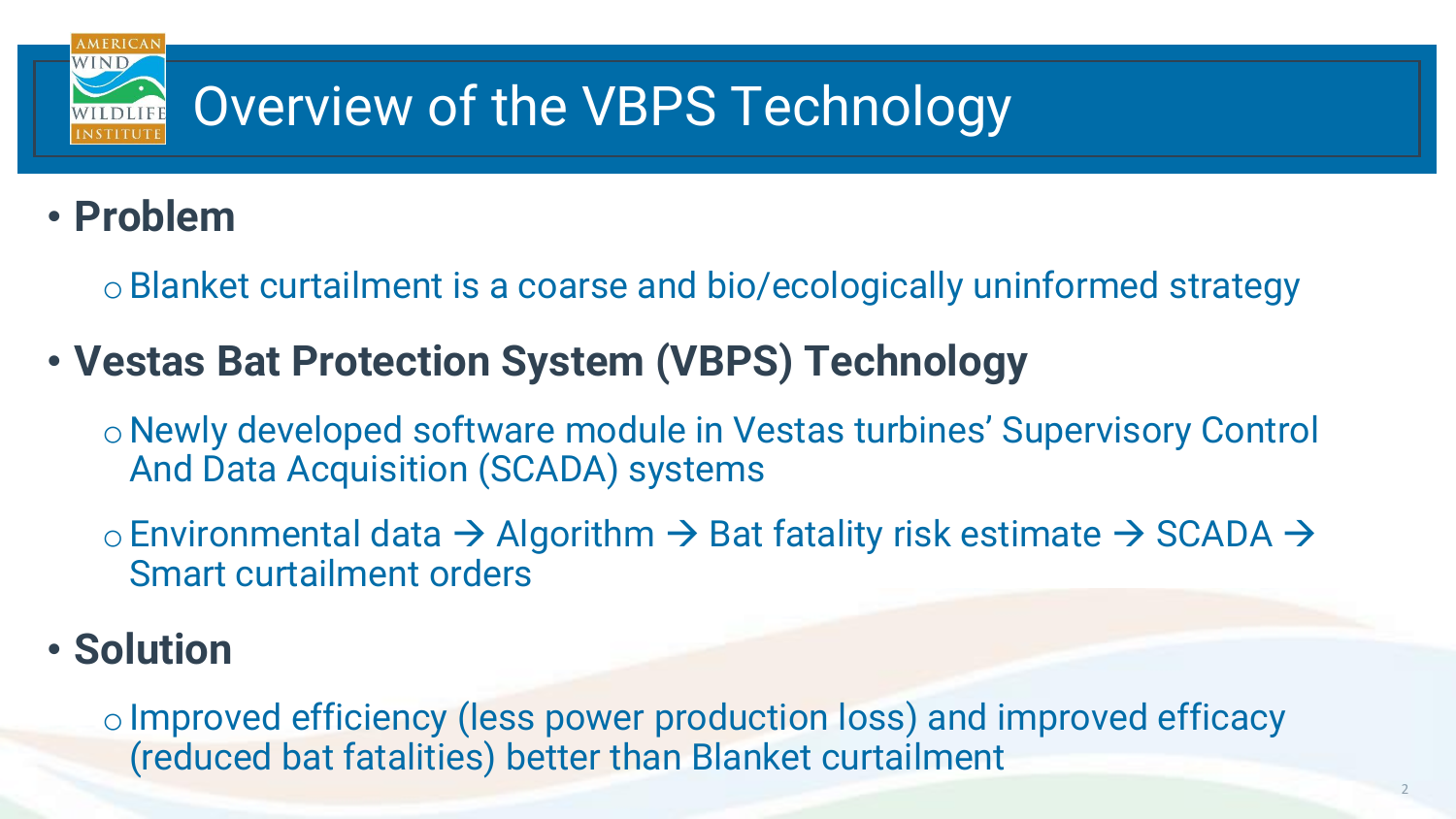

- **Project Goals:**
	- Develop a VBPS smart curtailment strategy that minimizes bat fatalities more efficiently than does than blanket curtailment by minimizing power production loss
- **Project Objectives:**
	- Develop and evaluate a model-based smart curtailment strategy using VBPS based on bat activity, bat fatalities, and environmental variables
	- Evaluate the economic, power production, and other Annual Energy Production (AEP) implications of this VBPS smart curtailment strategy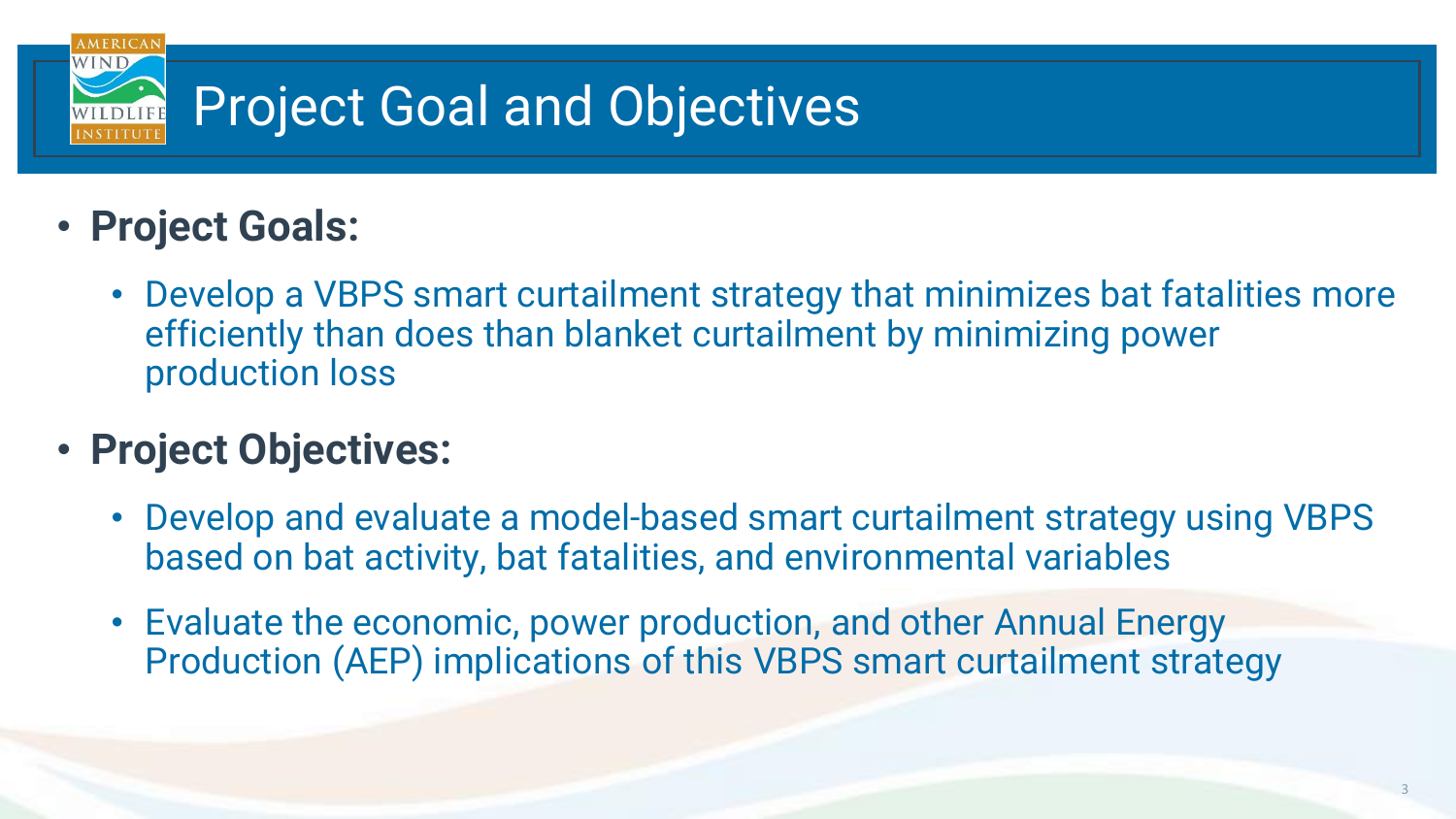

- American Wind Wildlife Institute (AWWI)
	- **Prime Award Recipient**
	- **Project Managers (Stu Webster and Katy Battle)**
	- **Principle Investigator (Taber Allison)**
- Bat Conservation International (BCI)
	- **Award Subrecipient**
	- **Field Study Principle Investigators (Winfred Frick, Michael Schirmacher, and Mike Whitby)**
- MidAmerican Energy Company (MEC)
	- **Host Site, Operations, and SCADA support (Jesse Leckband)**
- Vestas Americas (VA)
	- **Technology Vendor (Tom Allain)**
- Washington State University (WSU)
	- **Project Statistician and model developer (Leslie New)**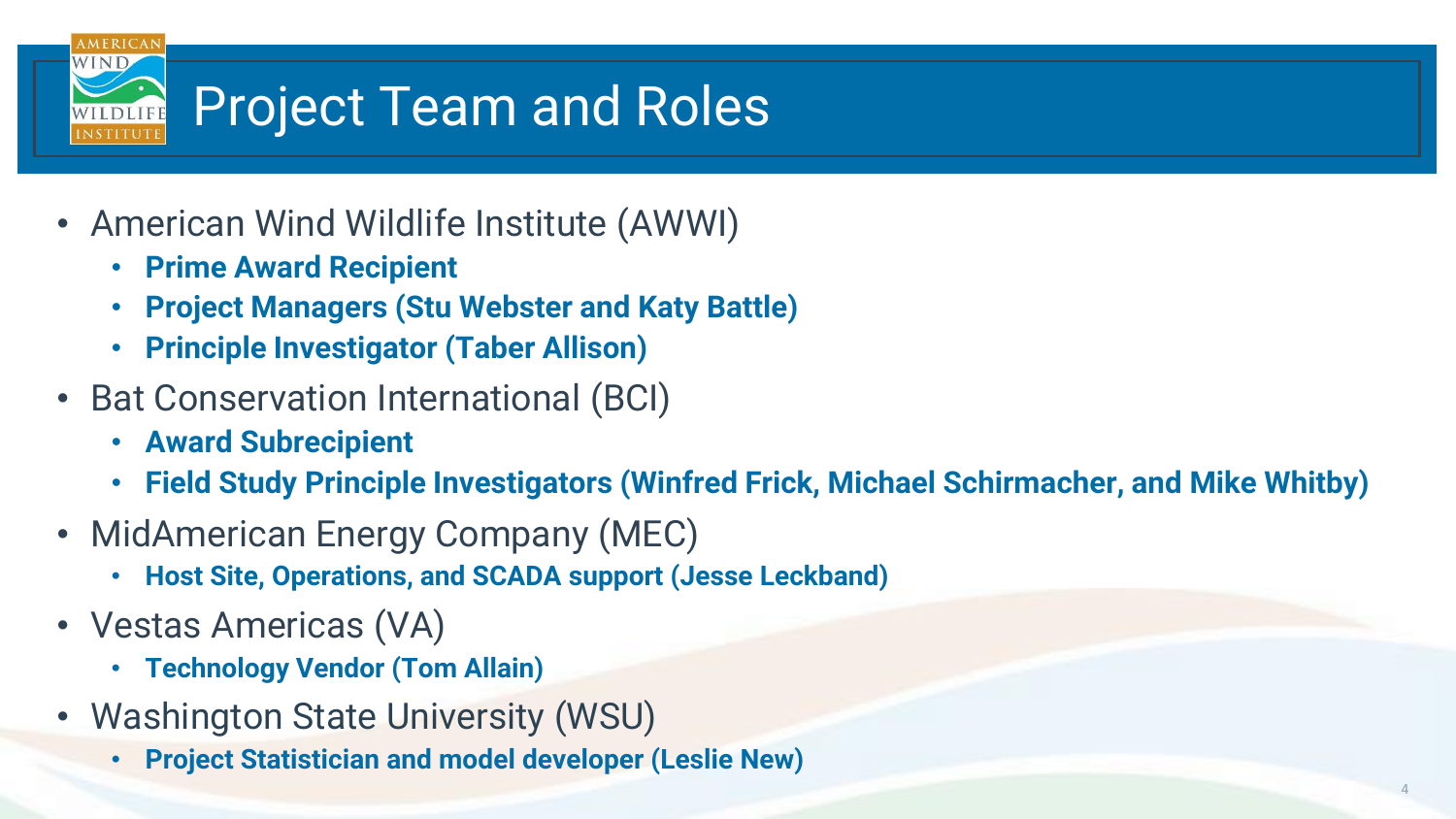

• **Study Site:**

o MEC's Orient windfarm in Adair County, Iowa

• **3 Phases:**

oPhase 1: Environmental and biological data collection oPhase 2: Algorithm development for smart curtailment strategy oPhase 3: Experimental testing of selected curtailment strategies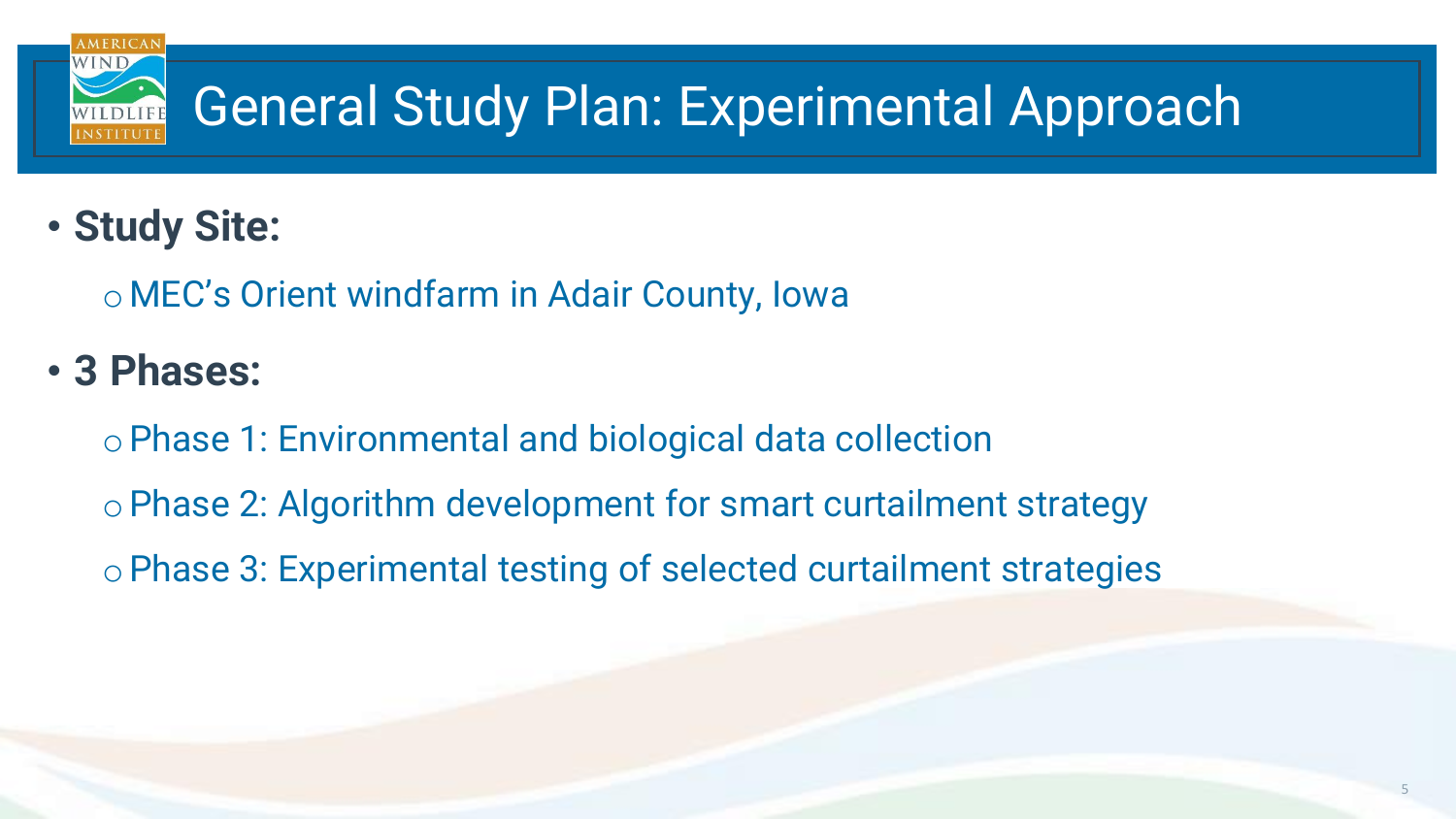- **Phase 1: Environmental and Biological Data Collection**
	- o10 turbines operating under normal operator parameters
	- oBiweekly SCADA data requests
	- o Weather data (3 spatial and 3 temporal scales)
	- oBat Data
		- **E** Acoustic Surveys
		- **Thermal Videography**
		- Carcass Searches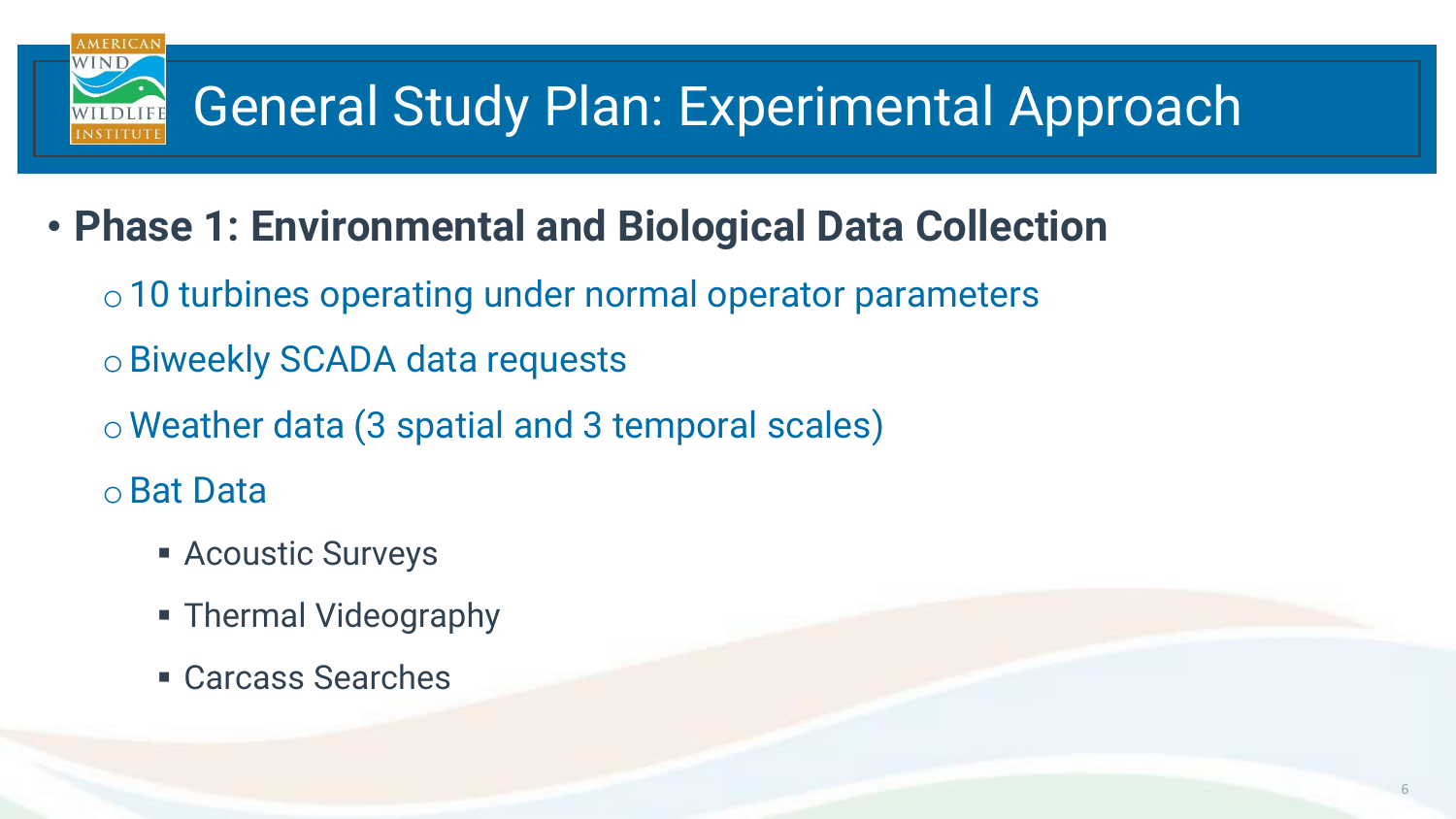- **Phase 2: Algorithm Development for Smart Curtailment Strategy** 
	- oDetermine correlates between carcass/acoustic and between carcass/thermal data
	- o Model bat fatality risk according to weather data and develop curtailment strategies. Inform algorithm with best-performing model
	- oEstimate theoretical risk reduction and power loss resulting from curtailment strategies and compare against blanket curtailment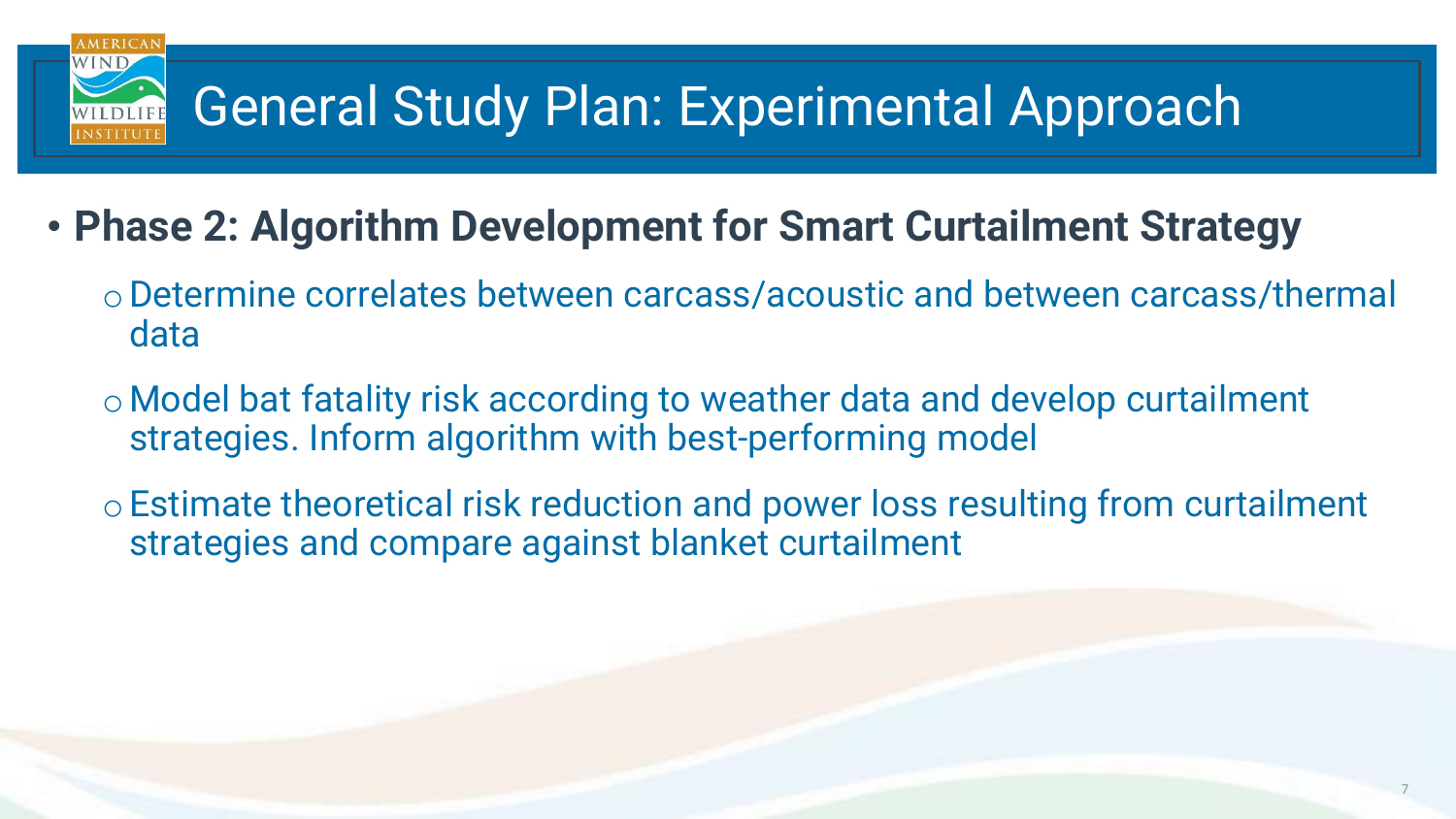- **Phase 3: Experimental Testing of Various Curtailment Strategies**
	- o18 turbines operating assigned strategy via Randomized Block Design (RBD)
		- 6 control, 6 blanket curtailment, 6 VBPS-programed smart curtailment strategies
	- oBiweekly SCADA data requests
	- oFatality, acoustic, and thermal camera monitoring
	- oComparative analysis of blanket and smart curtailment strategies
	- oAEP and strategy cost-to-implement comparative analysis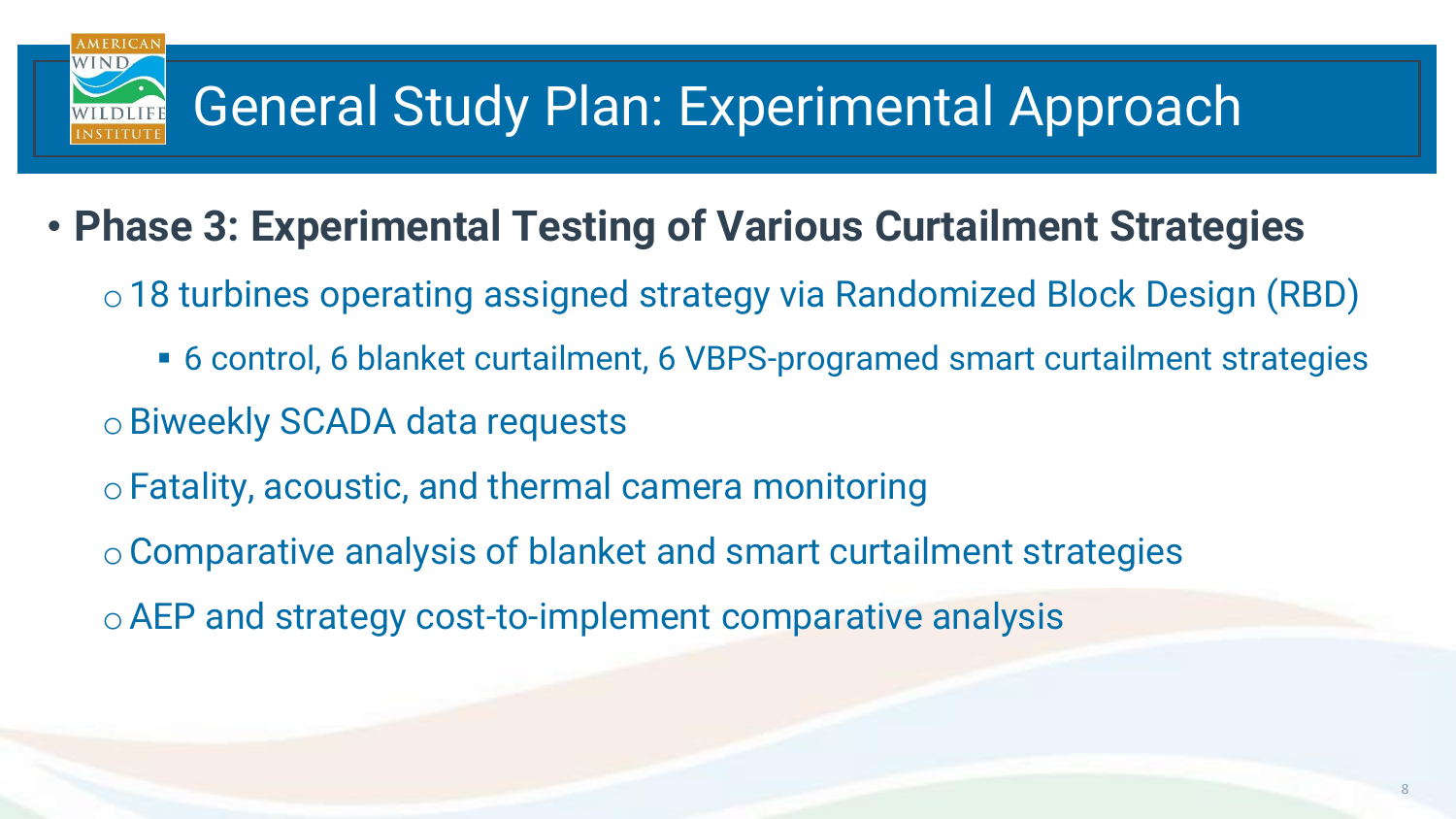

- **Project Start: 09/01/2019 (awarded)**
	- o**BP1: 09/01/2019 – 4/30/2021**
		- Year 1 field study: June October 2020
		- Bat fatality risk model development: Spring 2021

#### o**BP2: 05/01/2021 – 8/31/2022**

- Power production stats: Spring 2021
- Year 2 field study: June October 2021
- Final report to DOE: Summer 2022
- Manuscript to journal: Summer 2022

## • **Project End: 8/31/2022**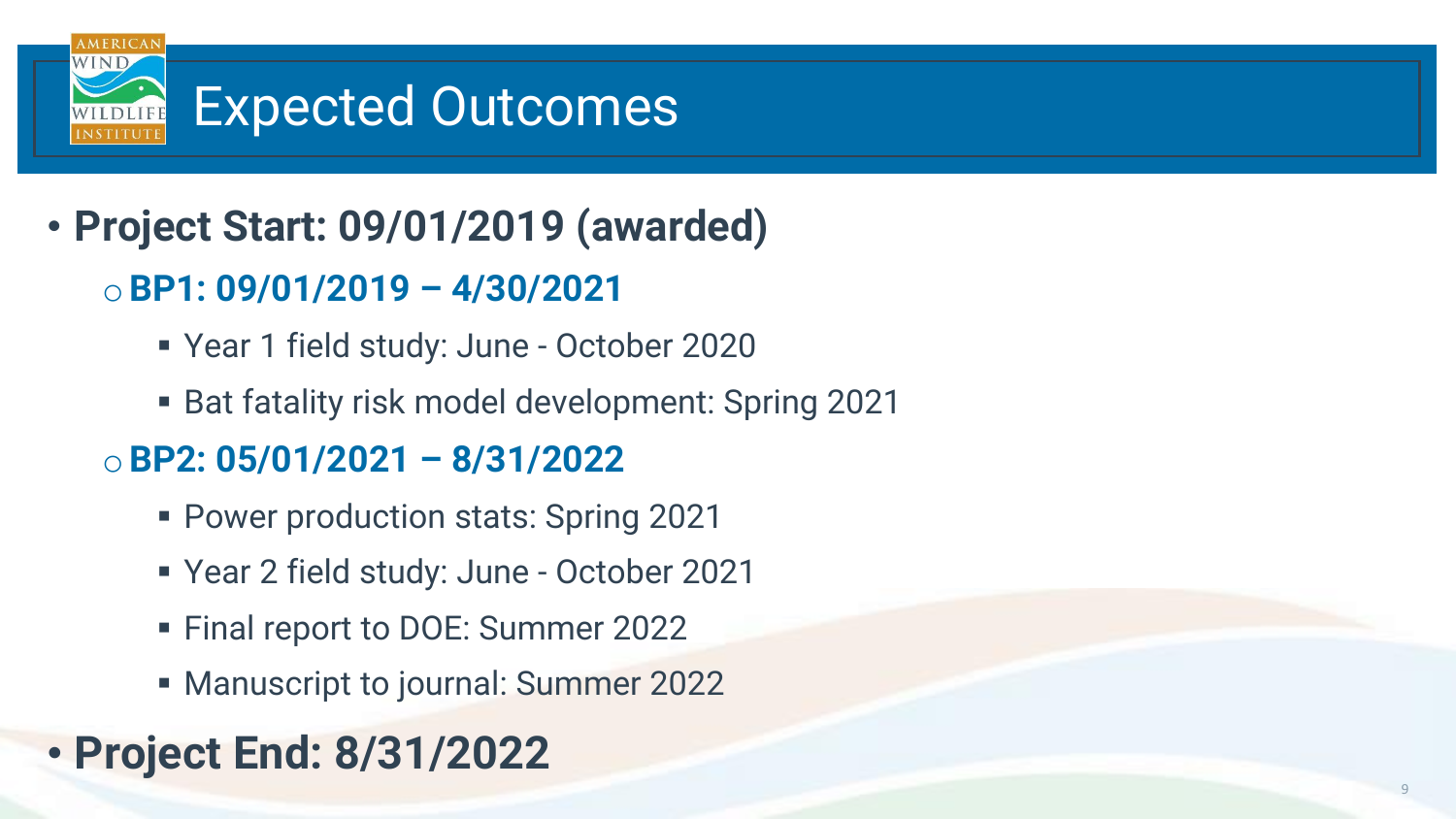

*This material is based upon work supported by the U.S. Department of Energy's Office of Energy Efficiency and Renewable Energy (EERE) under the Wind Energy Technology Office Award Number DE-EE0008729*



*For further information, DOE-EERE's program, please visit their webpage at: [https://www.energy.gov/eere/wind/environmental-impacts-and-siting-wind-projects](https://urldefense.proofpoint.com/v2/url?u=https-3A__www.energy.gov_eere_wind_environmental-2Dimpacts-2Dand-2Dsiting-2Dwind-2Dprojects&d=DwMFAg&c=YFYuafCCopBdR2aI1UDiwKbQTSrP7gdpddSkt1TYoDc&r=5thx8U9uM_cixFr21lvVhQ&m=kW4-Jyg3QUEmlaUqOMP3oJnis4R2eEW53pgI-qS0pcI&s=KmDnzFQArm1wNNHgzebQz9g1cKQWbsFqe7CVU6TSxkM&e=)*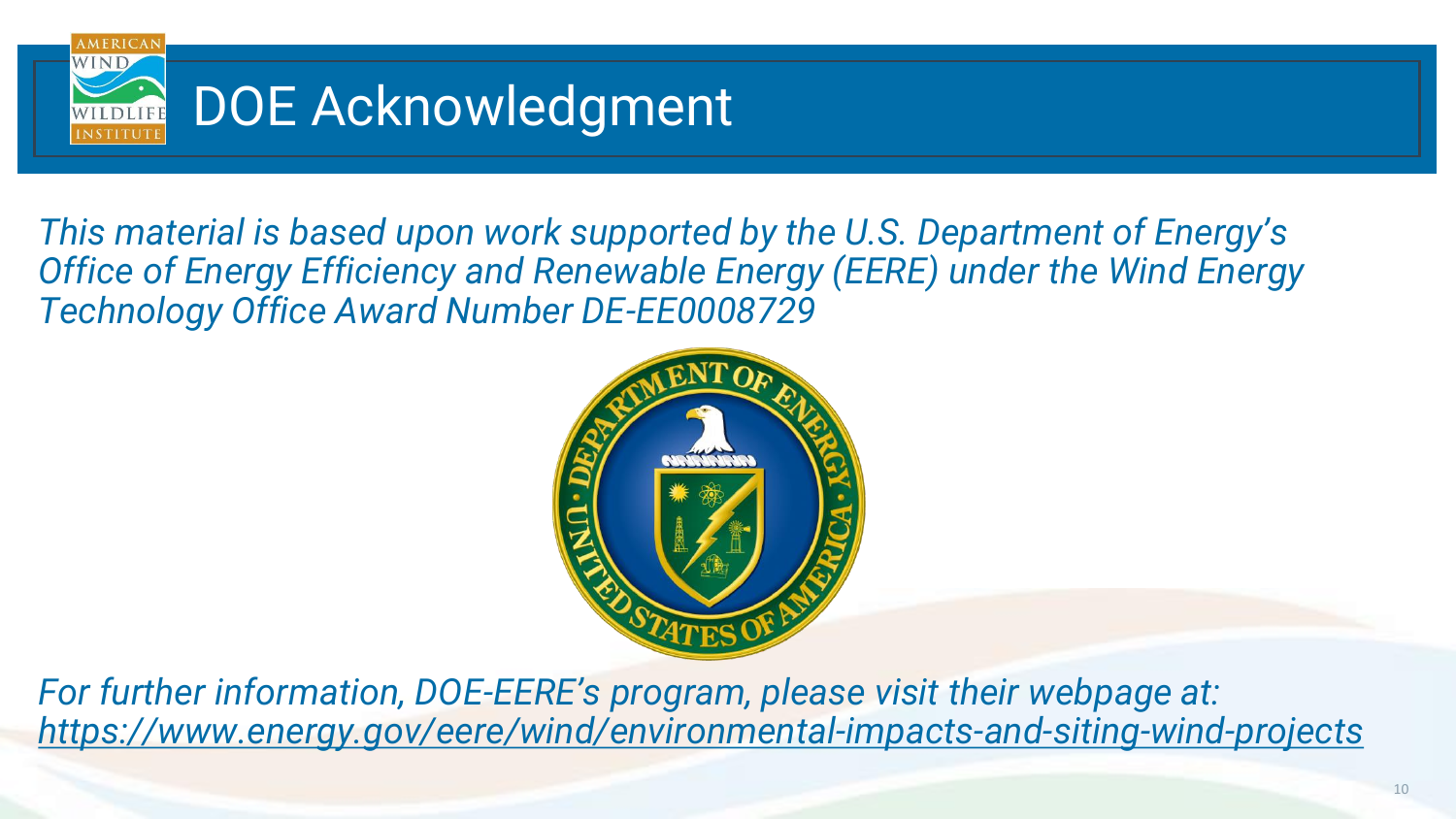

#### **Stu Webster**

## Sr. Manager; Technology, Innovation, and Research [swebster@awwi.org](mailto:swebster@awwi.org)

503-320-1099

#### **Katy Battle**

Manager; Technology, Innovation, and Research [kbattle@awwi.org](mailto:kbattle@awwi.org) 202-448-8774

[www.awwi.org](http://www.awwi.org/)